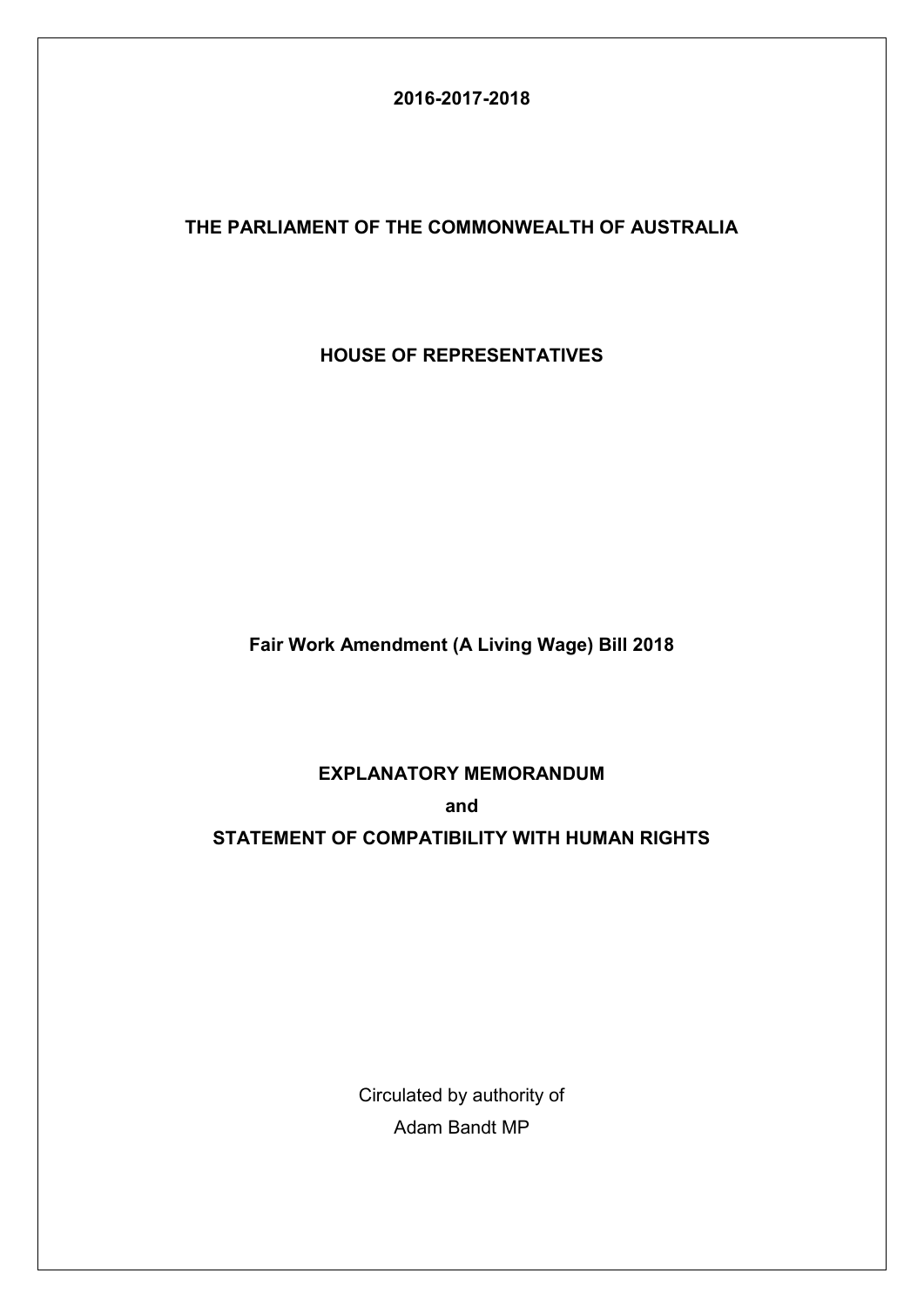# **Fair Work Amendment (A Living Wage) Bill 2018**

## **OUTLINE**

The Bill amends the *Fair Work Act 2009* to lift the national minimum wage to a living wage of 60% of the median full-time weekly wage (as determined by the Australian Bureau of Statistics).

The Fair Work Commission (FWC) will determine the phase in period which must be no longer than 6 years and will be required to publish a timetable for the intended phase-in of increases to meet the requirement at the earliest possible time. The FWC must have regard to matters including reducing inequality, the state of the economy and the circumstances of particular industries and classes of employers. After the timetable for the intended phase in has been declared, the FWC will continue to conduct annual wage reviews and issue orders annually but will only depart from the planned phase in if there are exceptional circumstances.

### **FINANCIAL IMPACT**

The bill will have no financial impact.

## **NOTES ON CLAUSES**

### **Clause 1: Short title**

1. This clause provides for the Act to be cited as the *Fair Work Amendment (A Living Wage) Bill 2018.*

#### **Clause 2: Commencement**

2. This clause states the whole of this Act will commence the day after it receives the Royal Assent.

#### **Clause 3: Schedules**

3. This clause gives effect to the Schedules. It provides that legislation that is specified in a Schedule to this Act is amended or repealed as set out in the applicable items in the Schedule concerned, and any other item in a Schedule to this Act has effect according to its terms.

### **Schedule 1 – Amendments of the** *Fair Work Act 2009*

### **Item 1: Section 12**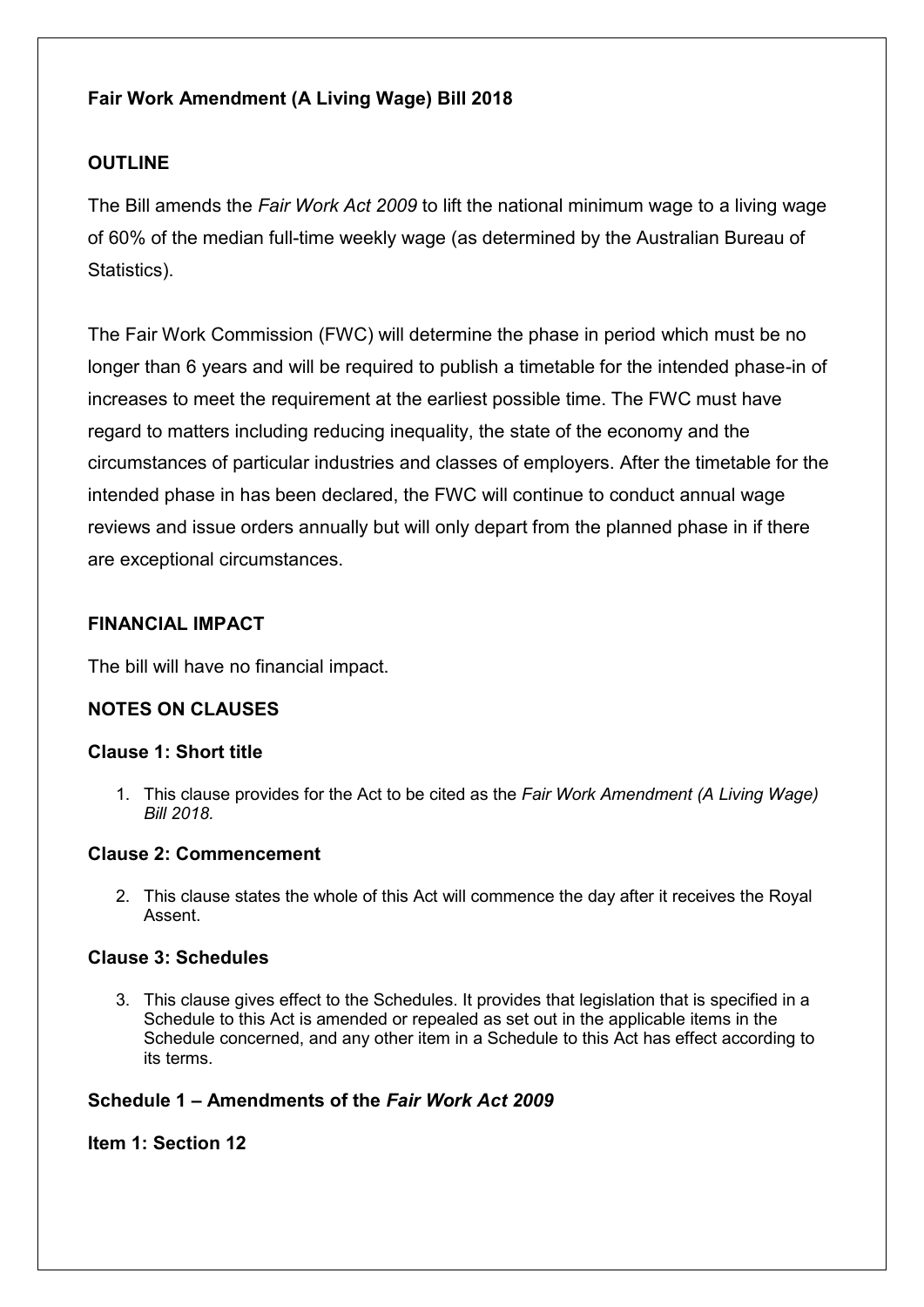Inserts *median national hourly wage* into the dictionary and defines it as the median weekly total cash earnings for all full-time employees paid at the adult rate of pay, most recently published the by the Australian Statistician, divided by 38.

### **Item 2: After subsection 294(1)**

Inserts (1A) as a main provision of a national minimum wage order. (1A) stipulates that the monetary amount per hour produced by the national minimum wage must be at least equal 60% of the median national hourly wage.

### **Item 3: In the appropriate position in Schedule 1**

### Inserts – **Part 9 – Amendments made by the Fair Work Amendment (A Living Wage) Act 2018**

#### **40 Definitions**

*Amending Act* which means the *Fair Work Amendment (A Living Wage) Act 218*

**Phase in period** which is defined in paragraph 42(1)(a)

#### **41 Application of amendments – national minimum wage orders**

This subclause deals with orders that come into operation after the phase in period

(1) Specifies that national minimum wage orders that come into operation after the end of the phase in period must still meet the requirements of the new subsection 294(1A).

These subclauses deal with orders made and that come into operation during the phase in period.

- (2) Specifies that for national minimum wage orders that come into operation during the phase in period, the national minimum wage set by the order must reflect the phase in referred to in new subclause 42(1).
- (3) Clarifies that subclause (2) does not apply to the national minimum wage set by a national minimum wage order, if:
	- (a) Fair Work Commission (FWC) is satisfied that there are exceptional circumstances justifying the departure from the phase in, in relation to that particular national minimum wage order; and
	- (b) The national minimum wage order includes the FWC's reasons for the departure.

#### **42 FWC must phase in increases in national minimum wage**

This subsection stipulates the FWC must determine the rate of phase in.

- (1) Specifies what the FWC must set out in the first national minimum wage order that comes into operation after the commencement of the amending Act:
	- (a) The period (the *phase in period)* during which the effect of any increase in the national minimum wage that will be required because of new subsection 294(1A) are to be phased in; and
	- (b) The rate of the phase in during that period.
- (2) States that the phase in period must end no later than 6 years after the commencement of the amendment Act.
- (3) Sets out the matters the FWC must consider in determining the rate of the phase in: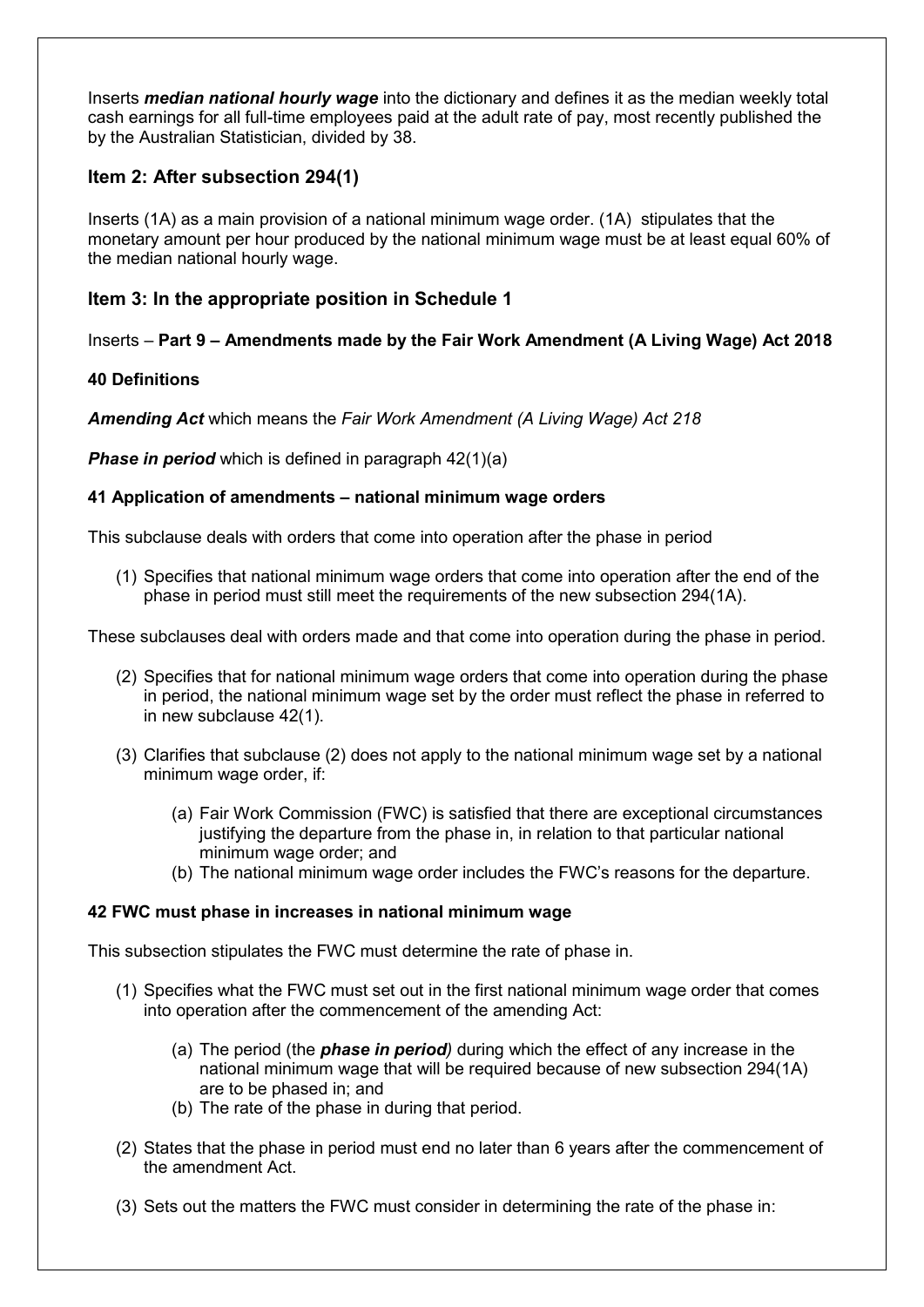- (a) The need to reduce inequality;
- (b) The state of the economy;
- (c) The circumstances of particular industries and classes of employers;
- (d) Any other matters the FWC considers relevant.

This subsection provides for special rules if a national minimum wage order is made shortly before commencement of the amending Act.

- (4) States that in circumstances where the first national minimum wage order that is to come into operation after the commencement of the amending Act was made before the commencement of the amending Act, the FWC must make a determination varying the order so that it complies with subclauses (1) to (3) before the national minimum wage order comes into operation.
- (5) Clarifies that subclause (4) applies despite paragraph 296(3)(a).
- (6) States that a determination made in accordance with subclause (4):
	- (a) Comes into operation immediately after the order as unvaried comes into operations; and
	- (b) Takes effect at the same time as the order.
- (7) Provides for the following provisions to apply to a determination made in accordance with subclause (4) as if the determination was made under Part 2-6:
	- (a) Subsection 296(2) (publication requirements);
	- (b) Subsection 617(3) (determination must be made by Expert Panel).

#### **43 Application of amendments – other Commonwealth laws**

This clause is included so the amending Act will have no financial impact.

- (1) Specifies which payments this clause applies to:
	- (a) The payment is of a kind that is payable by the Commonwealth under a laws of the Commonwealth (other than this Act); and
	- (b) The law requires the payment to be calculated (however described) by reference to the national minimum wage set by a national minimum wage order.

Note: A kind of payment to which subclause (1) applied may be a kind of payment that is also payable by person other than the Commonwealth (for example, parental leave pay under the *Paid Parental Leave Act 2010).* 

- (2) Clarifies that a national minimum wage set by a national minimum wage order that comes into operation after the commencement of the amending Act does not apply for the purposes of the calculation of the payment.
- (3) Subclause (2) does not apply if the payment if prescribed by the regulations.